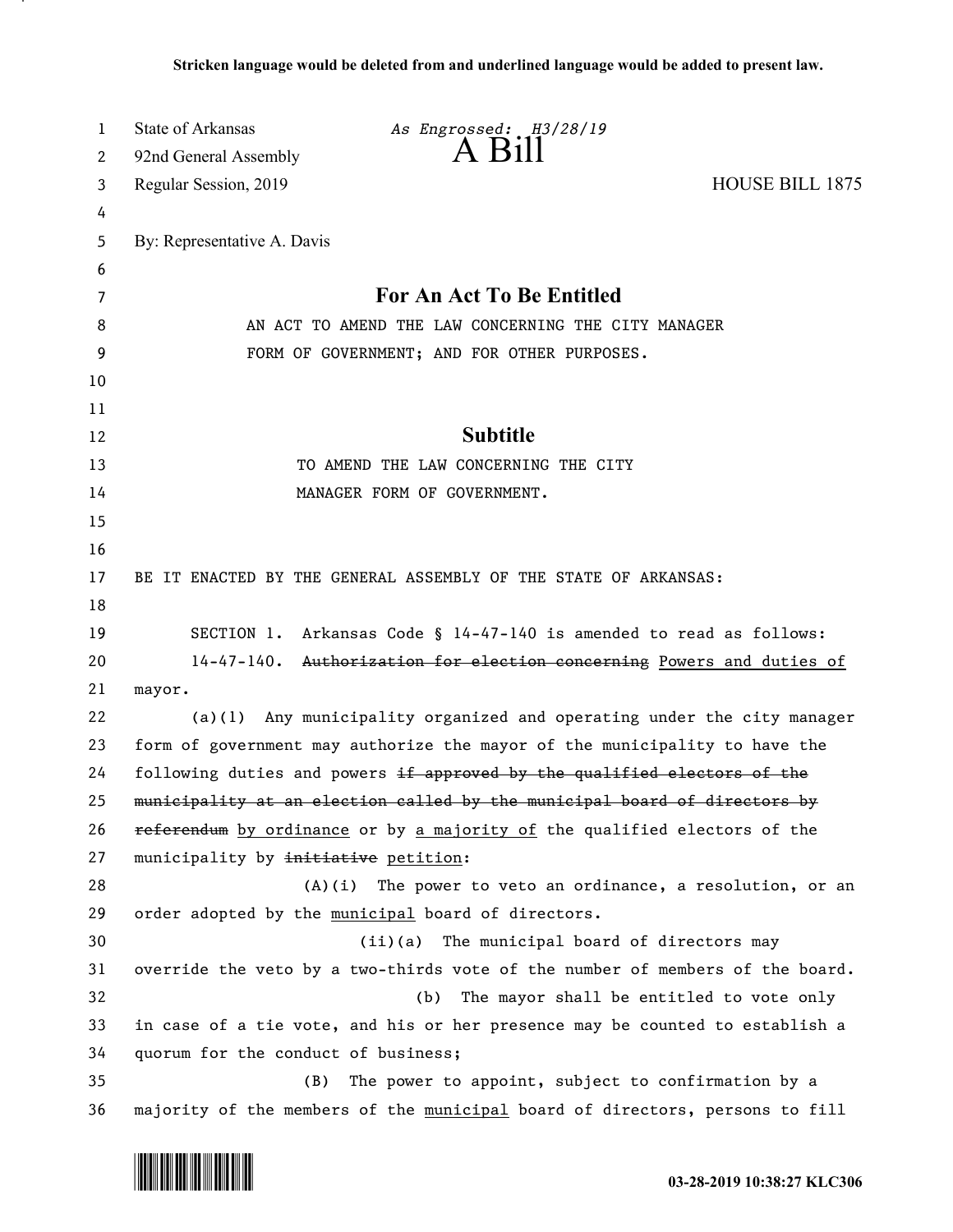vacancies on any board, authority, or commission of the municipality; 2 (C)(i) The power to hire the city manager, subject to the approval of a majority of members of the municipal board of directors, and to designate the city manager to serve in the mayor's stead on any board or commission that requires the service of the chief executive officer of the city. *(ii) The power to hire the city manager under subdivision (a)(1)(C)(i) of this section is subject to: (a) The approval of a majority of the members of the municipal board of directors; or (b) Override by a two-thirds vote of the members of the municipal board of directors; (D) The power to remove the city manager, subject to the approval: (i) The approval of a majority of the members of the municipal board of directors; or (ii) Override by a two-thirds vote of the members of the municipal board of directors; (E) The power to prepare and submit to the municipal board of directors for its approval the annual municipal budget; (F) The power to hire the city attorney, subject to the approval: (i) The approval of a majority of the members of the municipal board of directors; or (ii) Override by a two-thirds vote of the members of the municipal board of directors; and (G) The power to remove the city attorney, subject to the approval: (i) The approval of a majority of the members of the municipal board of directors; or (ii) Override by a two-thirds vote of the members of the municipal board of directors.* (2) If the ordinance under subdivision (a)(1) of this section is adopted by a two-thirds vote of the members of the municipal board of directors or the petition under subdivision (a)(1) of this section is approved by a majority of the qualified electors of the municipality, the

03-28-2019 10:38:27 KLC306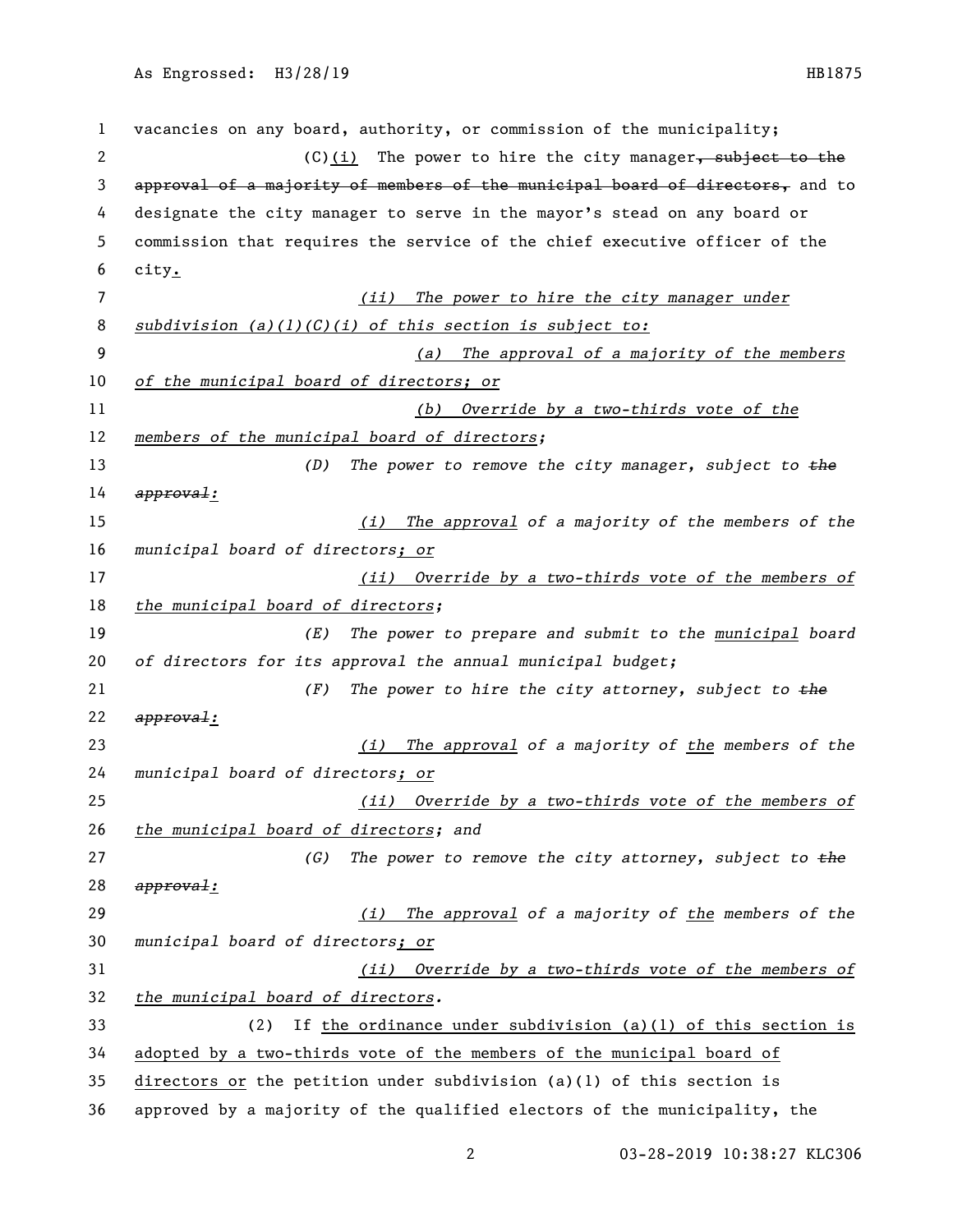mayor shall have the powers and duties authorized under subdivision (a)(1) of this section. 3 (3)(A) Subdivisions (a)(1) and (2) of this section <del>shall</del> do not apply to offices and employments controlled by any civil service or merit plan lawfully in effect in the municipality. (B) In municipalities that maintain district courts, the district court judge and the district court clerk shall be elected and appointed in the manner prescribed by law. (4) A mayor who has the duties and powers authorized under subdivision (a)(1) of this section shall be compensated with salary and benefits comparable to the salary and benefits of an official or employee of the municipality with similar executive duties and powers. 13 (b) If called by initiative petition of the qualified electors of the municipality, the special election under this section shall comply with the following: (1) A petition under subsection (a) of this section shall be filed with the clerk of the city; (2) Each signature on a petition filed shall have been signed within one hundred eighty (180) days prior to filing; (3) The clerk of the city shall note on the petition the date and time filed; and (4) If a petition contains the signatures of electors equal in number to fifteen percent (15%) of the number of ballots cast for the mayor in the last mayoral election, or if the mayor is not directly elected, for the director position receiving the highest number of votes in the last general election, then the clerk of the city shall deliver the petitions to the mayor who shall by proclamation submit the question to the electors at a special election, provided that: (A) The clerk of the city shall verify the number of signatures and the authenticity of the signatures on the petition within ten (10) days of the date they are filed; (B) If there are insufficient signatures on the petition, the petitioners shall not receive an extension for the petition; and (C) If there is a sufficient number of signatures on the petition but the clerk of the city is unable to verify the required number of signatures and the authenticity of the signatures, then the petitioners shall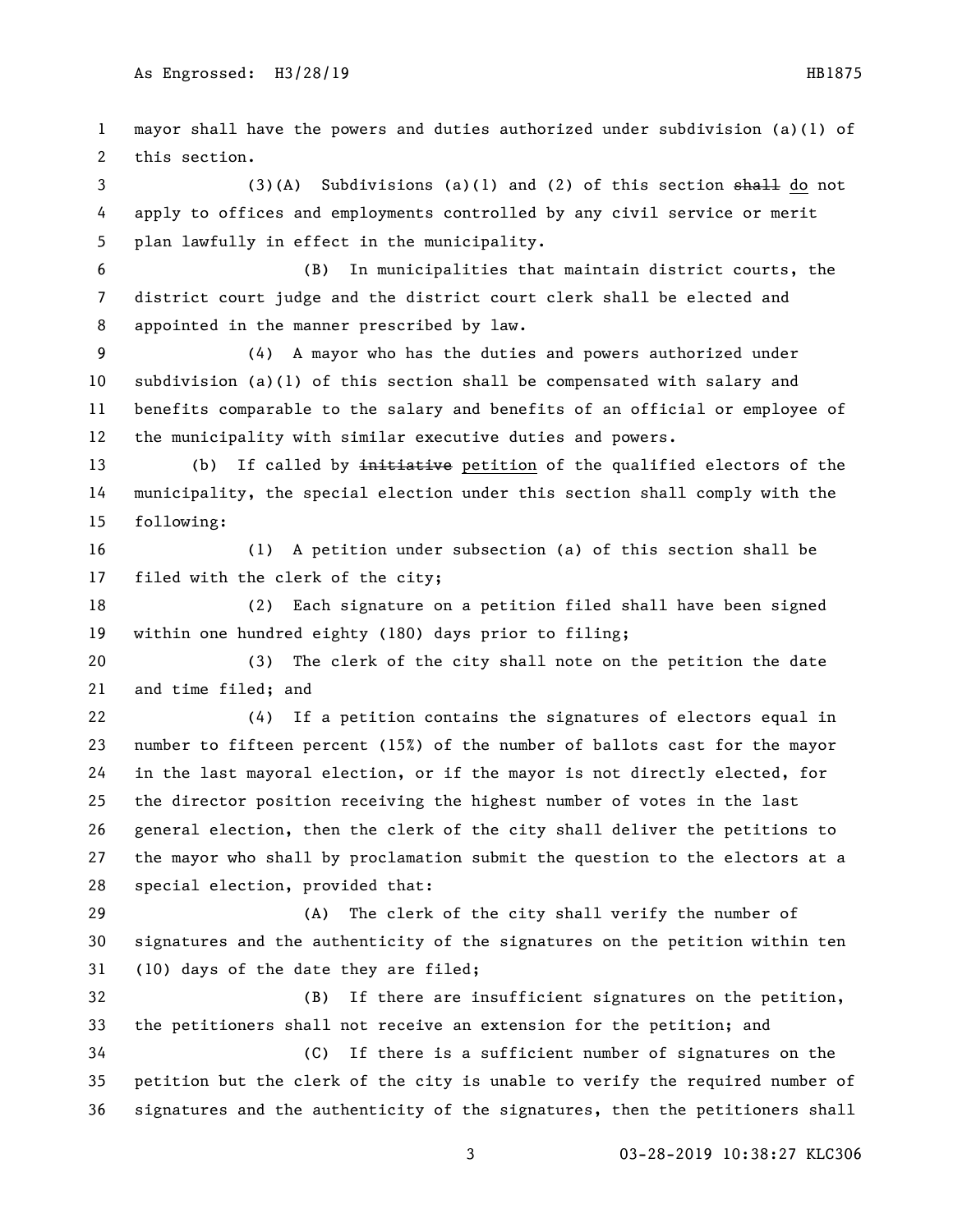be given ten (10) days to provide a sufficient number of verified signatures.

 (c) The proclamation submitting the question under subsection (a) of this section to the qualified electors of the municipality shall be issued within three (3) working days of the date the clerk of the city verifies the number of signatures on the petition or within three (3) working days of the date a referendum ordinance is passed by the municipal board of directors.

 (d) The special election shall be held not less than thirty (30) days nor more than one hundred twenty (120) days after the proclamation.

 (e)(1) If both a petition is filed by the qualified electors of the municipality and the number of signatures and the authenticity of the signatures are verified under subdivision (b)(4) of this section and a 12 referendum ordinance is passed by the board of directors referring the question under subsection (a) of this section to the qualified electors of 14 the municipality, the event that occurs last in time is moot and void.

 $\left\{\frac{2}{2}\right\}$  If two (2) or more groups file petitions seeking a special election under subsection (a) of this section and the petition filed first is declared insufficient, then the city clerk shall determine the sufficiency of the petition that was filed next in time.

19  $(3)(2)$  Upon a declaration that a petition is sufficient and first in time, then a petition filed after the first sufficient petition and before the special election shall be deemed moot and shall be destroyed.

 (f) If an election held under subsection (a) of this section results in the adoption of the question under subsection (a) of this section, then the adopted question shall not be presented again to the electors for a period of four (4) years from the date of the election.

 (g) If an election held under subsection (a) of this section results in the failure to adopt the question under subsection (a) of this section, then the failed question shall not be presented again to the electors for a period of two (2) years from the date of the election.

 (h) Notice of the election shall be given by the clerk of the city by one (1) publication in a newspaper having general circulation within the city not less than ten (10) calendar days before the election.

 (i) Within thirty (30) calendar days after completion of the tabulation of the votes, the mayor of the city shall proclaim the results of the election by issuing a proclamation and publishing it one (1) time in a newspaper having general circulation within the city.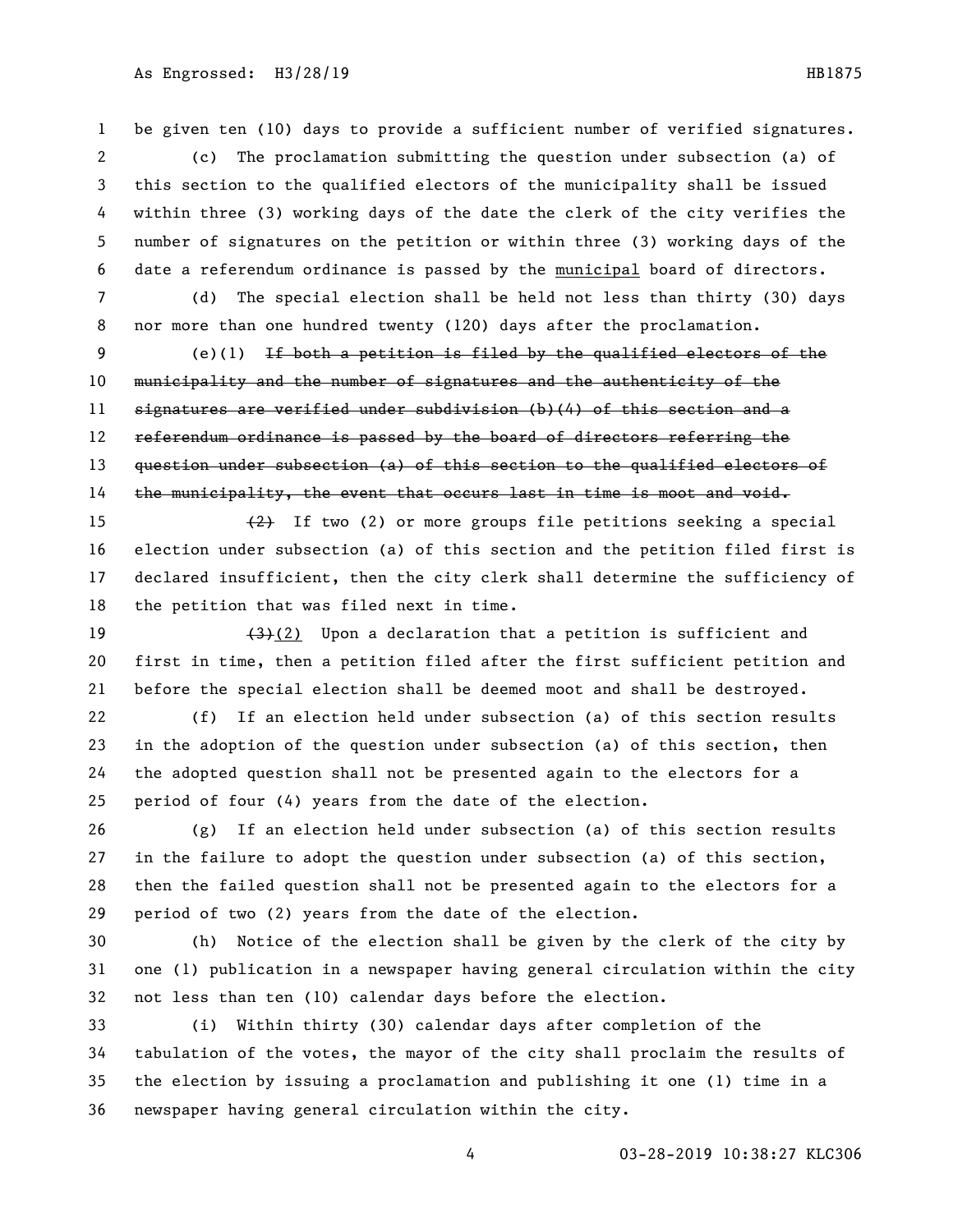(j) The results of the election as stated in the proclamation shall be conclusive unless a suit contesting the proclamation is filed in the circuit court in the county where the election took place within thirty (30) calendar days after the date of publication of the proclamation. (k) If the question under subsection (a) of this section is approved at an election as provided in this section, that approval shall be final and shall continue in effect thereafter as long as authorized. 8 (1) The mayor shall continue to be selected under § 14-61-111. (m) At the time of a transition after an election as provided in this section, the current mayor shall continue to serve until the end of his or her elected term. SECTION 2. Arkansas Code § 14-61-107 is amended to read as follows: 14-61-107. Methods of selecting directors. A city affected by this chapter may choose one (1) of the options included within this chapter as the method by which to select a board of directors. These options are: 18 (1) All members of the board of directors being elected at large at-large; (2) An odd number of directors, including the mayor, with any combination of directors being elected at large and from wards, whether the position designated as mayor is appointed or directly elected; (3) An odd number of directors, including the mayor, with any combination of directors being elected from wards and from larger designated districts that overlap wards, whether the position designated as mayor is 26 appointed or directly elected;  $(4)$  (4) All members of the board of directors but one (1) being elected from wards, with one (1) member elected at large who shall be the mayor; or 30 (4)(5) All members of the board of directors being elected from wards. SECTION 3. Arkansas Code § 14-61-108 is amended to read as follows: 14-61-108. Designation of positions. 35 If a A city affected by this chapter chooses to select some of its 36 members at large, it shall provide for their election of the city's directors

03-28-2019 10:38:27 KLC306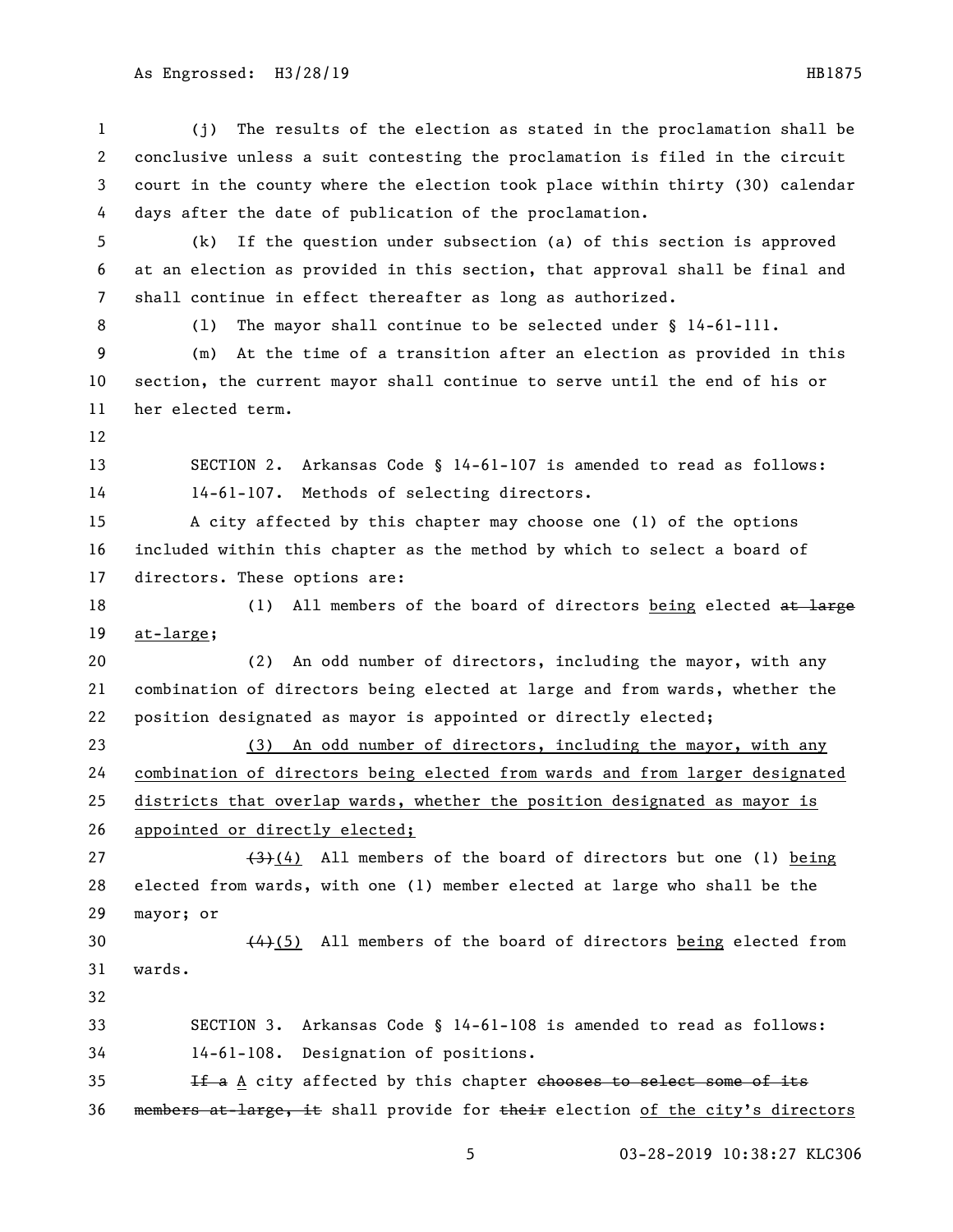on the ballot as follows: (1) If a city chooses to select all members of its board of directors at-large, or chooses to select all of its members by ward, each position shall be numbered sequentially and candidates shall file for a numbered position, e.g., Director Position 1, Director Position 2, etc.; (2) If a city chooses to select some of its members of the board of directors by ward, each ward position shall be numbered sequentially beginning with the number one (1) and candidates shall file for the numbered position, e.g., in a city with four (4) ward positions Director Ward 1, 10 Director Ward 2, etc.; (3) If a city chooses to select some members of the board of directors at-large, each at-large position for director shall be numbered sequentially beginning with the first number after the last designated ward position, and candidates shall file for the numbered position, e.g., Director Position 5, Director Position 6, etc.; (4) If a city chooses to select some members of the board of directors from larger designated districts that overlap wards, each district position for director shall be numbered sequentially, beginning with the number one (1) and candidates shall file for the number position, e.g., in a city with four (4) district positions Director District 1, Director District 2, etc.; and  $(4)$  (5) Notwithstanding the foregoing, if the city provides for the direct election of the mayor from an at-large position, candidates for the position of mayor shall file for the position entitled "Mayor". SECTION 4. Arkansas Code § 14-61-109 is amended to read as follows: 14-61-109. Determination of ward and district positions. **If a city affected by this chapter chooses to select some of its** 29 members by ward, the ward Ward positions and positions for larger designated districts that overlap wards shall be determined as follows: (1) The If a city affected by this chapter chooses to select some of its members by ward, the governing body shall divide the territory of the city into the number of wards having substantially equal population, according to the most recently published federal decennial census of population in the city, equal to the number of members of the governing body to be elected from wards;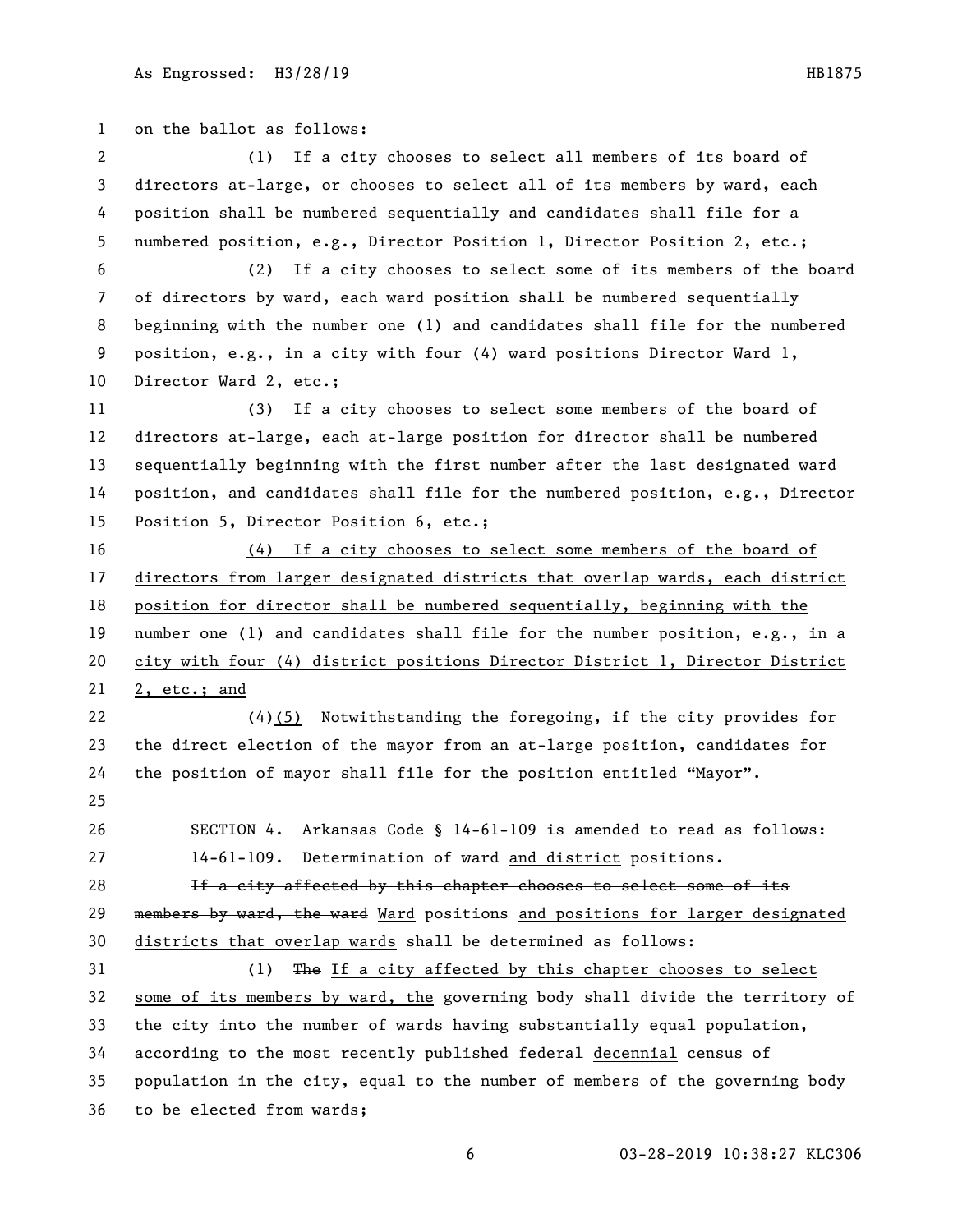| $\mathbf{1}$ | (2) If a city affected by this chapter chooses to select some of                                  |
|--------------|---------------------------------------------------------------------------------------------------|
| 2            | its members by larger designated districts that overlap wards, the governing                      |
| 3            | body shall divide the territory of the city into the number of districts                          |
| 4            | having substantially equal population, according to the most federal                              |
| 5            | decennial census, equal to the number of members of the governing body to be                      |
| 6            | elected from districts;                                                                           |
| 7            | The governing body shall complete its apportionment of<br><del>(2)</del> (3)                      |
| 8            | the respective districts or wards from which members of the governing body of                     |
| 9            | the cities shall be elected and shall file it with the county clerk of the                        |
| 10           | county and with the city clerk of the applicable city;                                            |
| 11           | $\left(\frac{4}{3}\right)\left(4\right)$ The districts or wards so established, unless changed or |
| 12           | modified by order of a court of competent jurisdiction or by ordinance                            |
| 13           | approved by a two-thirds vote of the governing body of the city under $\S$ 14-                    |
| 14           | $61-107$ , shall be the districts or wards of the city from which each of the                     |
| 15           | respective members of the governing body of the city are to be elected;                           |
| 16           | $\overline{(4)(5)}$ Following each federal decennial census of population and                     |
| 17           | following any special federal census of population within a particular city,                      |
| 18           | if there has been a substantial change in the population of the districts and                     |
| 19           | wards from the preceding federal census, the governing body shall reapportion                     |
| 20           | the districts and wards in each city in the manner and procedure as provided                      |
| 21           | in this subsection section from which the members of the governing body are                       |
| 22           | to be elected; and                                                                                |
| 23           | $(5)(6)(A)$ Notwithstanding the provisions of any other act,                                      |
| 24           | candidates for ward positions shall be residents of the ward they wish to                         |
| 25           | represent, and candidates for district positions shall be residents of the                        |
| 26           | district they wish to represent.                                                                  |
| 27           | (B) Unless the electors choose otherwise, only those                                              |
| 28           | qualified electors residing in a ward may vote on a candidate from that ward.                     |
| 29           | Unless the electors choose otherwise, all qualified<br>(C)                                        |
| 30           | electors of the city may vote on candidates for each larger designated                            |
| 31           | district that overlaps a ward.                                                                    |
| 32           |                                                                                                   |
| 33           | SECTION 5. Arkansas Code $\S$ 14-61-111(b)(2)(B), concerning the                                  |
| 34           | selection of a mayor, is amended to read as follows:                                              |
| 35           | The minimum percentage necessary for election without<br>(B)                                      |
| 36           | a runoff shall be determined by ordinance approved by a two-thirds vote of                        |

03-28-2019 10:38:27 KLC306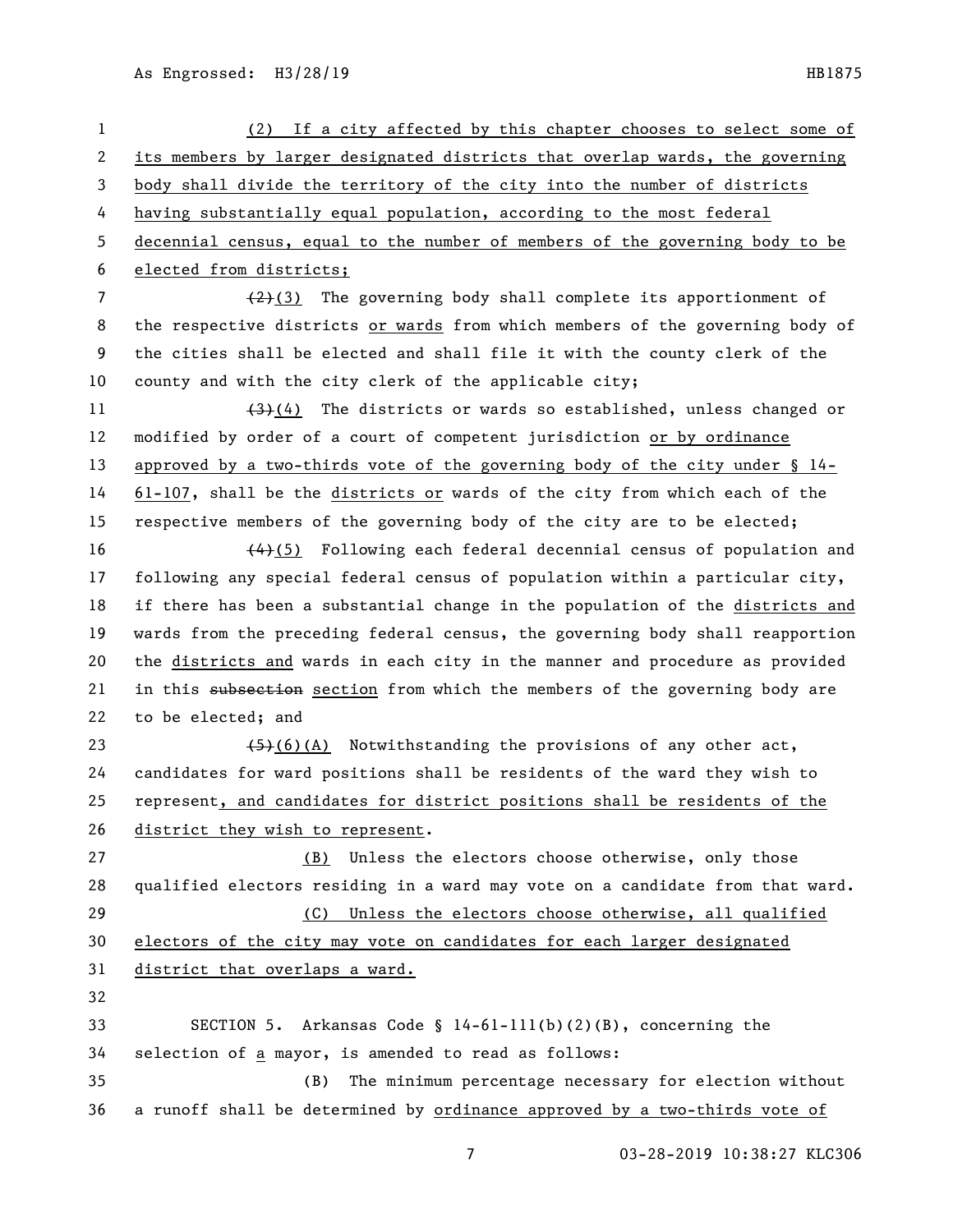1 the governing body and or referred to the electors for their approval. SECTION 6. Arkansas Code § 14-61-112 is amended to read as follows: 4 14-61-112. Directors Selection of directors and mayor selected by plurality vote. (a) Unless special provisions for the position of mayor are 7 implemented pursuant to § 14-61-111, the candidate for any designated position on the board of directors of a city affected by this chapter, 9 including the mayor, who in any special or general election shall receive a 10 majority of the votes greater in number than those cast in favor of any other another candidate for the position, shall be deemed to be elected. (b) If special provisions for the election of the mayor are implemented pursuant to § 14-61-111, then those special provisions will control the election of the mayor, unless those special provisions are amended by ordinance approved by a two-thirds vote of the governing body of the city. (c)(1) The candidate for a designated position on the board of directors of a city affected by this chapter who in a special or general election receives votes greater in number than those cast in favor of another candidate for the position and who receives at least forty percent (40%) of the votes cast, shall be deemed elected. (2) Subdivision (c)(1) of this section may be amended by ordinance approved by a two-thirds vote of the governing body of the city or by the approval of a majority of the qualified electors of the municipality by petition. SECTION 7. Arkansas Code § 14-61-115(c), concerning the initial organization as a management form of government, is amended to read as follows: (c) In the area of the ballot immediately below the questions set forth in subsection (a) of this section one (1) of the following explanations will be provided: (1) For options where all directors are elected at large: (A) A city manager government with a (number) member board of directors elected at large. The mayor shall be selected from among the directors; or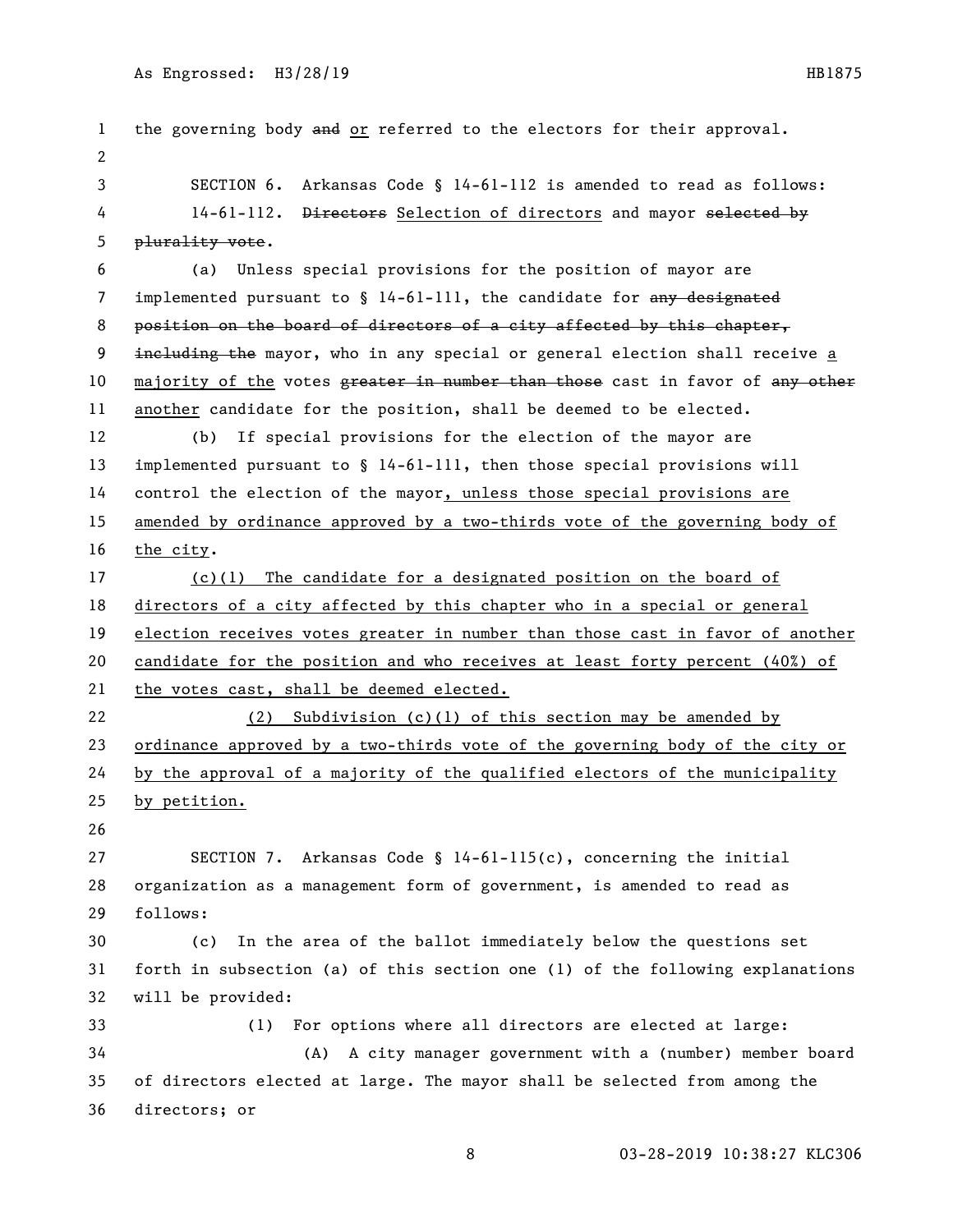(B) A city manager government with a (number) member board of directors elected at large. The mayor shall be directly elected. (2) For options where a majority of directors are elected from wards and the remaining directors are elected at large: (A) A city manager government with (majority plus one) members of the board of directors from wards and (remaining number) members of the board of directors at-large. The mayor shall be selected from among the directors. (B) A city manager government with (majority plus one) members of the board of directors from wards and (remaining number) members of the board of directors at-large. The mayor shall be directly elected. (3) For options in which the directors are elected from a combination of wards and from larger designated districts that overlap wards: (A) A city manager form of government with (number) members of the board of directors from wards and (number) members of the board of directors from larger designated districts that overlap wards. The mayor shall be elected from among the directors. (B) A city manager government with (number) members of the board of directors from wards and (number) members of the board of directors from larger designated districts that overlap wards. The mayor shall be directly elected.  $(3)(4)$  For options where in which all members of the board of directors are elected from wards, but the mayor is elected at large: (A) A city manager government with a (number) member board of directors all elected from wards. The mayor shall be directly elected at large. 27 (B) If and only if a city affected by this chapter votes on an option under this subsection, then the following question shall also appear on the ballot: 30 FOR giving the mayor a veto power but no vote unless there is a tie 31 AGAINST giving the mayor a veto power but no vote unless there is a tie (C) Notwithstanding any other provision of this chapter, 33 if the vote pursuant to under this subdivision (c)(4) to provide the mayor with a veto power is unsuccessful, the issue shall not be submitted again for a period of two (2) years after the date of the certification of the unsuccessful election.